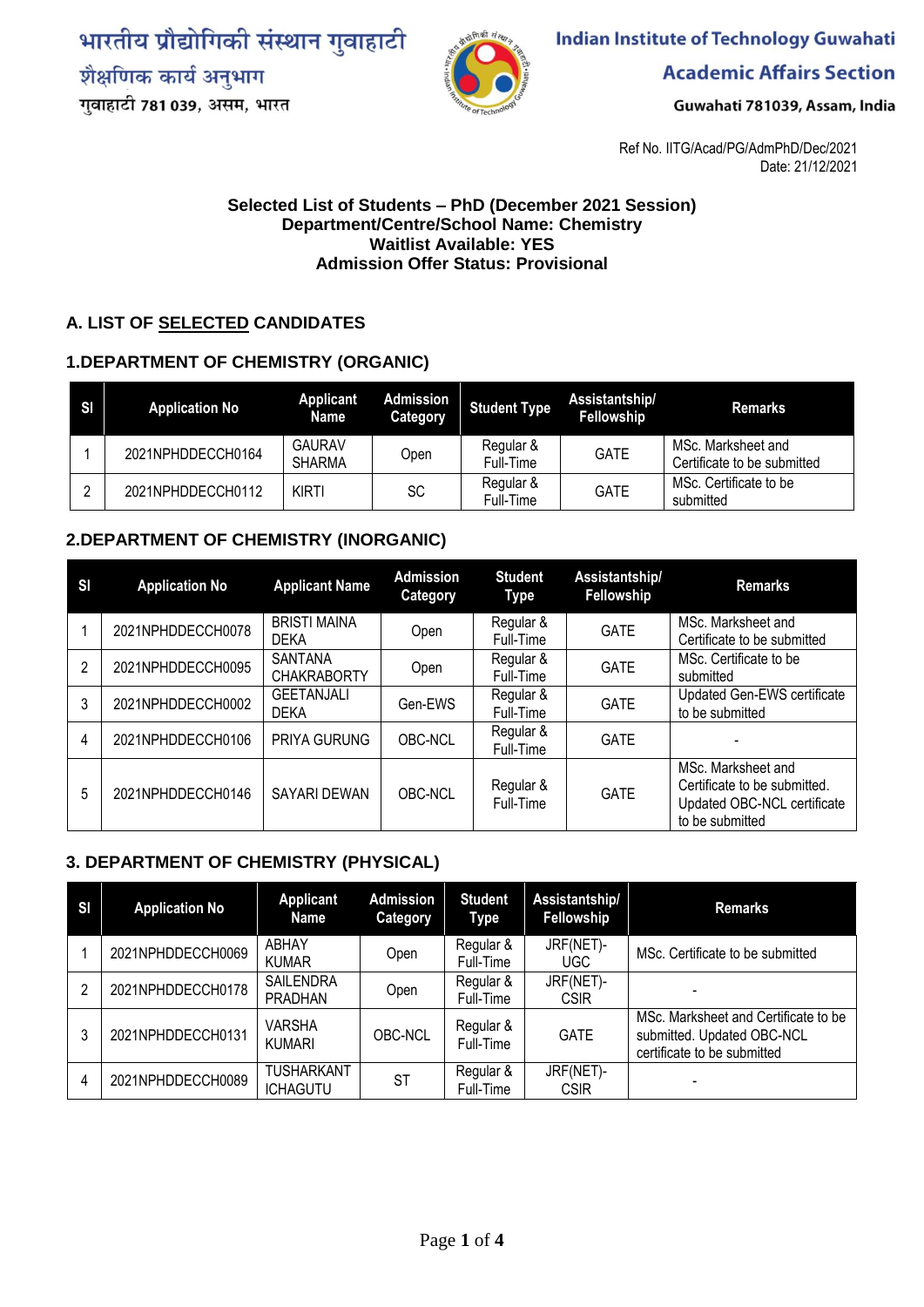### **B. LIST OF WAIT LISTED CANDIDATES**

**(Based on the vacancies from the selected candidates, candidates in the respective categories from the following list will be considered)**

### **1. DEPARTMENT OF CHEMISTRY (ORGANIC)**

| SI | App_No            | <b>Applicant Name</b>                      | <b>Student Type</b>    | Assistantship/<br>Fellowship | <b>Remarks</b>                                                                                                | <b>Admission</b><br><b>Offer Status</b> |
|----|-------------------|--------------------------------------------|------------------------|------------------------------|---------------------------------------------------------------------------------------------------------------|-----------------------------------------|
| 1  | 2021NPHDDECCH0127 | <b>ASHMITA JAIN</b>                        | Regular &<br>Full-Time | <b>GATE</b>                  | MSc. Certificate to<br>be submitted                                                                           | Wait List                               |
| 2  | 2021NPHDDECCH0169 | CHAITRA NARAYAN<br><b>HEGDE</b>            | Regular &<br>Full-Time | DST-Inspire                  | MSc. Certificate to<br>be submitted                                                                           | Wait List                               |
| 3  | 2021NPHDDECCH0157 | <b>DEEPAK YADAV</b>                        | Regular &<br>Full-Time | <b>GATE</b>                  | MSc. Certificate to<br>be submitted                                                                           | <b>Wait List</b>                        |
| 4  | 2021NPHDDECCH0047 | <b>RASHMI RATNAKAR</b><br><b>CHODANKAR</b> | Regular &<br>Full-Time | <b>GATE</b>                  |                                                                                                               | Wait List                               |
| 5  | 2021NPHDDECCH0067 | <b>SRIJITA BASU</b>                        | Regular &<br>Full-Time | <b>GATE</b>                  | MSc. Certificate to<br>be submitted                                                                           | Wait List                               |
| 6  | 2021NPHDDECCH0030 | <b>PRATIBHA</b>                            | Regular &<br>Full-Time | <b>GATE</b>                  | MSc. Marksheet<br>and Certificate to<br>be submitted                                                          | Wait List                               |
| 7  | 2021NPHDDECCH0043 | SWAGATA CHOUDHURY                          | Regular &<br>Full-Time | <b>GATE</b>                  |                                                                                                               | <b>Wait List</b>                        |
| 8  | 2021NPHDDECCH0015 | SOUMYA KONER                               | Regular &<br>Full-Time | <b>UGC</b>                   |                                                                                                               | Wait List                               |
| 9  | 2021NPHDDECCH0010 | NISHKANT MALKOTI                           | Regular &<br>Full-Time | <b>UGC</b>                   | MSc. Certificate to<br>be submitted                                                                           | Wait List                               |
| 10 | 2021NPHDDECCH0041 | SOUVIK MAJUMDER                            | Regular &<br>Full-Time | <b>GATE</b>                  | MSc. Certificate to<br>be submitted                                                                           | Wait List                               |
| 11 | 2021NPHDDECCH0098 | <b>SAPNA</b>                               | Regular &<br>Full-Time | <b>GATE</b>                  | MSc. Certificate to<br>be submitted                                                                           | <b>Wait List</b>                        |
| 12 | 2021NPHDDECCH0101 | <b>KUSH MANDAL</b>                         | Regular &<br>Full-Time | <b>GATE</b>                  | MSc. Certificate to<br>be submitted                                                                           | <b>Wait List</b>                        |
| 13 | 2021NPHDDECCH0155 | <b>DIVY MEENA</b>                          | Regular &<br>Full-Time | <b>UGC</b>                   | MSc. Marksheet<br>and Certificate to<br>be submitted                                                          | Wait List                               |
| 14 | 2021NPHDDECCH0118 | ABHRAJYOTI GHOSH                           | Regular &<br>Full-Time | <b>GATE</b>                  |                                                                                                               | Wait List                               |
| 15 | 2021NPHDDECCH0038 | SUNIDHI SINGH                              | Regular &<br>Full-Time | <b>GATE</b>                  | <b>Updated EWS</b><br>certificate to be<br>submitted. MSc.<br>certificate to be<br>submitted.                 | <b>Wait List</b>                        |
| 16 | 2021NPHDDECCH0107 | SUCHETA MONDAL                             | Regular &<br>Full-Time | <b>GATE</b>                  | MSc. certificate to<br>be submitted                                                                           | Wait List                               |
| 17 | 2021NPHDDECCH0016 | PRIYANKA DEY                               | Regular &<br>Full-Time | <b>GATE</b>                  |                                                                                                               | Wait List                               |
| 18 | 2021NPHDDECCH0106 | PRIYA GURUNG                               | Regular &<br>Full-Time | <b>GATE</b>                  |                                                                                                               | Wait List                               |
| 19 | 2021NPHDDECCH0022 | <b>ARUN KUMAR</b>                          | Regular &<br>Full-Time | <b>UGC</b>                   | <b>Updated EWS</b><br>certificate to be<br>submitted. MSc.<br>Marksheet and<br>Certificate to be<br>submitted | Wait List                               |
| 20 | 2021NPHDDECCH0167 | <b>MONIKA</b>                              | Regular &<br>Full-Time | <b>GATE</b>                  | Updated OBC-NCL<br>certificate to be<br>submitted. MSc.<br>Certificate to be<br>submitted                     | Wait List                               |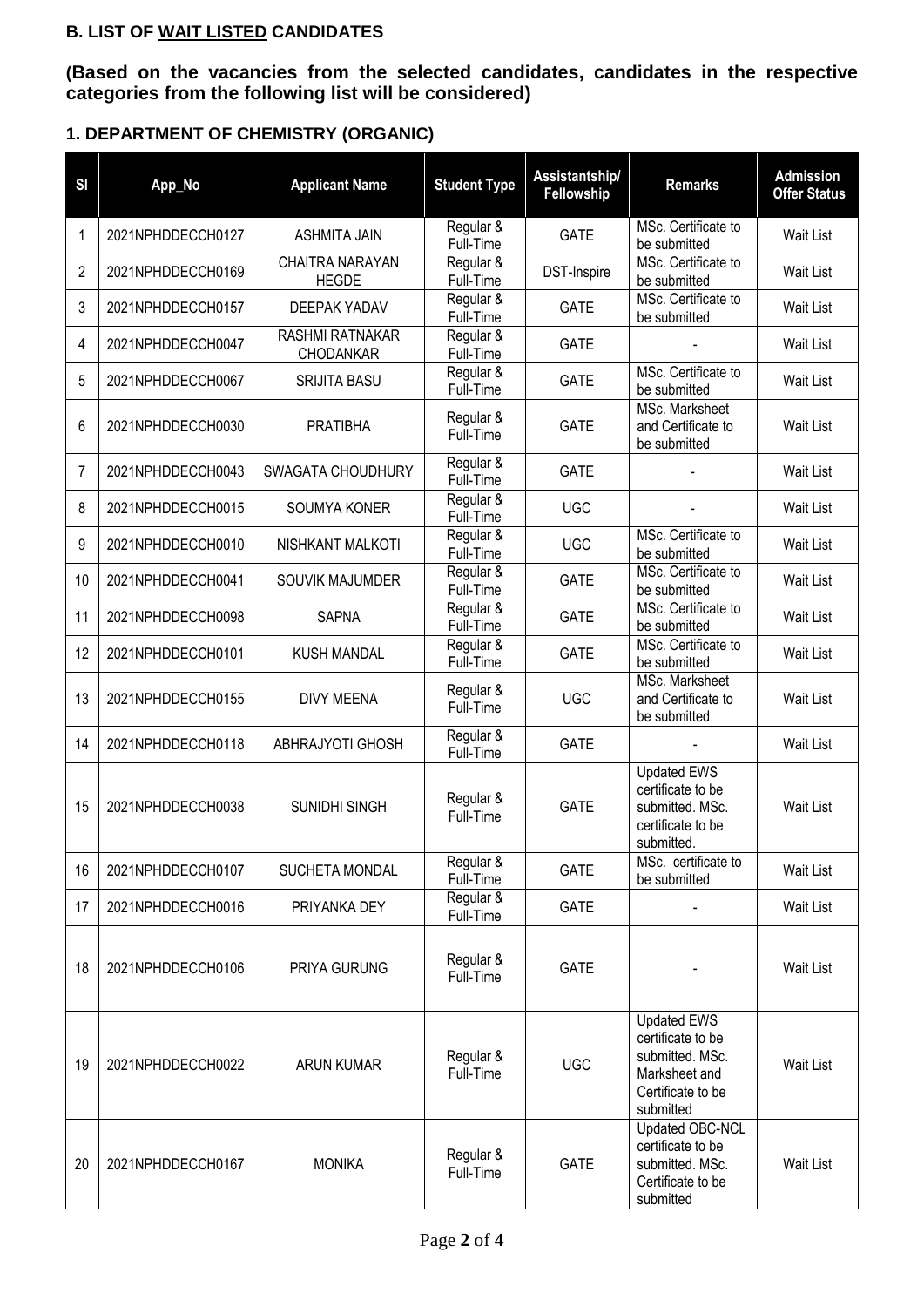| SI | App_No            | <b>Applicant Name</b>                      | <b>Student Type</b>    | Assistantship/<br>Fellowship | <b>Remarks</b>                                                                            | <b>Admission</b><br><b>Offer Status</b> |
|----|-------------------|--------------------------------------------|------------------------|------------------------------|-------------------------------------------------------------------------------------------|-----------------------------------------|
| 21 | 2021NPHDDECCH0006 | <b>ABHIJIT MONDAL</b>                      | Regular &<br>Full-Time | <b>GATE</b>                  | <b>Updated EWS</b><br>certificate to be<br>submitted                                      | <b>Wait List</b>                        |
| 22 | 2021NPHDDECCH0152 | SUBHAM SUBHADARSI<br><b>SWAIN</b>          | Regular &<br>Full-Time | <b>UGC</b>                   | MSc. Marksheet to<br>be submitted                                                         | Wait List                               |
| 23 | 2021NPHDDECCH0014 | DIPAK LAHANU KENGAR                        | Regular &<br>Full-Time | <b>GATE</b>                  |                                                                                           | Wait List                               |
| 24 | 2021NPHDDECCH0049 | NARENDRA PRASAD<br><b>SAHOO</b>            | Regular &<br>Full-Time | <b>GATE</b>                  | Updated OBC-NCL<br>certificate to be<br>submitted. MSc.<br>Certificate to be<br>submitted | Wait List                               |
| 25 | 2021NPHDDECCH0144 | <b>RAVINKUMAR</b><br>SUNILBHAI VALAND      | Regular &<br>Full-Time | <b>GATE</b>                  |                                                                                           | Wait List                               |
| 26 | 2021NPHDDECCH0051 | <b>AJAY MONDAL</b>                         | Regular &<br>Full-Time | <b>UGC</b>                   |                                                                                           | Wait List                               |
| 27 | 2021NPHDDECCH0102 | <b>AMRITA MAITY</b>                        | Regular &<br>Full-Time | <b>GATE</b>                  | MSc. Certificate to<br>be submitted                                                       | Wait List                               |
| 28 | 2021NPHDDECCH0134 | <b>SHAMSHAD</b><br><b>HAJIMALANG MULLA</b> | Regular &<br>Full-Time | <b>GATE</b>                  | MSc. Certificate to<br>be submitted                                                       | Wait List                               |
| 29 | 2021NPHDDECCH0029 | RAVINDRA KUMAR<br><b>KUMHAR</b>            | Regular &<br>Full-Time | <b>UGC</b>                   | MSc. Marksheet<br>and Certificate to<br>be submitted                                      | Wait List                               |
| 30 | 2021NPHDDECCH0039 | LIMASHREE SAHOO                            | Regular &<br>Full-Time | <b>GATE</b>                  | MSc. Certificate to<br>be submitted                                                       | Wait List                               |
| 31 | 2021NPHDDECCH0090 | <b>ABHIPSA GHOSH</b>                       | Regular &<br>Full-Time | <b>GATE</b>                  | MSc. Certificate to<br>be submitted                                                       | Wait List                               |
| 32 | 2021NPHDDECCH0018 | AMAN SHARMA                                | Regular &<br>Full-Time | <b>GATE</b>                  | MSc. Certificate to<br>be submitted                                                       | Wait List                               |
| 33 | 2021NPHDDECCH0082 | AMRENDRA NATH                              | Regular &<br>Full-Time | <b>GATE</b>                  |                                                                                           | Wait List                               |

# **2. DEPARTMENT OF CHEMISTRY (INORGANIC)**

| SI             | App_No            | <b>Applicant Name</b>                     | <b>Student</b><br><b>Type</b> | Assistantship/<br>Fellowship | <b>Remarks</b>                      | <b>Admission</b><br><b>Offer Status</b> |
|----------------|-------------------|-------------------------------------------|-------------------------------|------------------------------|-------------------------------------|-----------------------------------------|
|                | 2021NPHDDECCH0025 | <b>SUPARNO DEBNATH</b>                    | Regular &<br>Full-Time        | <b>GATE</b>                  | MSc. Certificate to<br>be submitted | Wait List                               |
| $\overline{2}$ | 2021NPHDDECCH0142 | SHASWATI JYOTI                            | Regular &<br>Full-Time        | <b>GATE</b>                  | MSc. Certificate to<br>be submitted | Wait List                               |
| 3              | 2021NPHDDECCH0118 | ABHRAJYOTI GHOSH                          | Regular &<br>Full-Time        | <b>GATE</b>                  |                                     | Wait List                               |
| 4              | 2021NPHDDECCH0143 | CHIRANJIT PRADHAN                         | Regular &<br>Full-Time        | <b>UGC</b>                   | MSc. Certificate to<br>be submitted | Wait List                               |
| 5              | 2021NPHDDECCH0012 | <b>ASHA</b>                               | Regular &<br>Full-Time        | <b>GATE</b>                  | MSc. Certificate to<br>be submitted | Wait List                               |
| 6              | 2021NPHDDECCH0123 | SHRUTHI D                                 | Regular &<br>Full-Time        | <b>GATE</b>                  |                                     | Wait List                               |
| 7              | 2021NPHDDECCH0147 | ABHAYKUMAR RAJKUMAR<br><b>VISHWAKARMA</b> | Regular &<br>Full-Time        | <b>GATE</b>                  | MSc. Certificate to<br>be submitted | Wait List                               |
| 8              | 2021NPHDDECCH0008 | RAJIL ASATI                               | Regular &<br>Full-Time        | <b>GATE</b>                  | MSc. marksheet<br>to be submitted   | Wait List                               |
| 9              | 2021NPHDDECCH0072 | <b>SUMANTA MONDAL</b>                     | Regular &<br>Full-Time        | <b>GATE</b>                  | MSc. Certificate to<br>be submitted | Wait List                               |
| 10             | 2021NPHDDECCH0039 | <b>LIMASHREE SAHOO</b>                    | Regular &<br>Full-Time        | <b>GATE</b>                  | MSc. Certificate to<br>be submitted | Wait List                               |